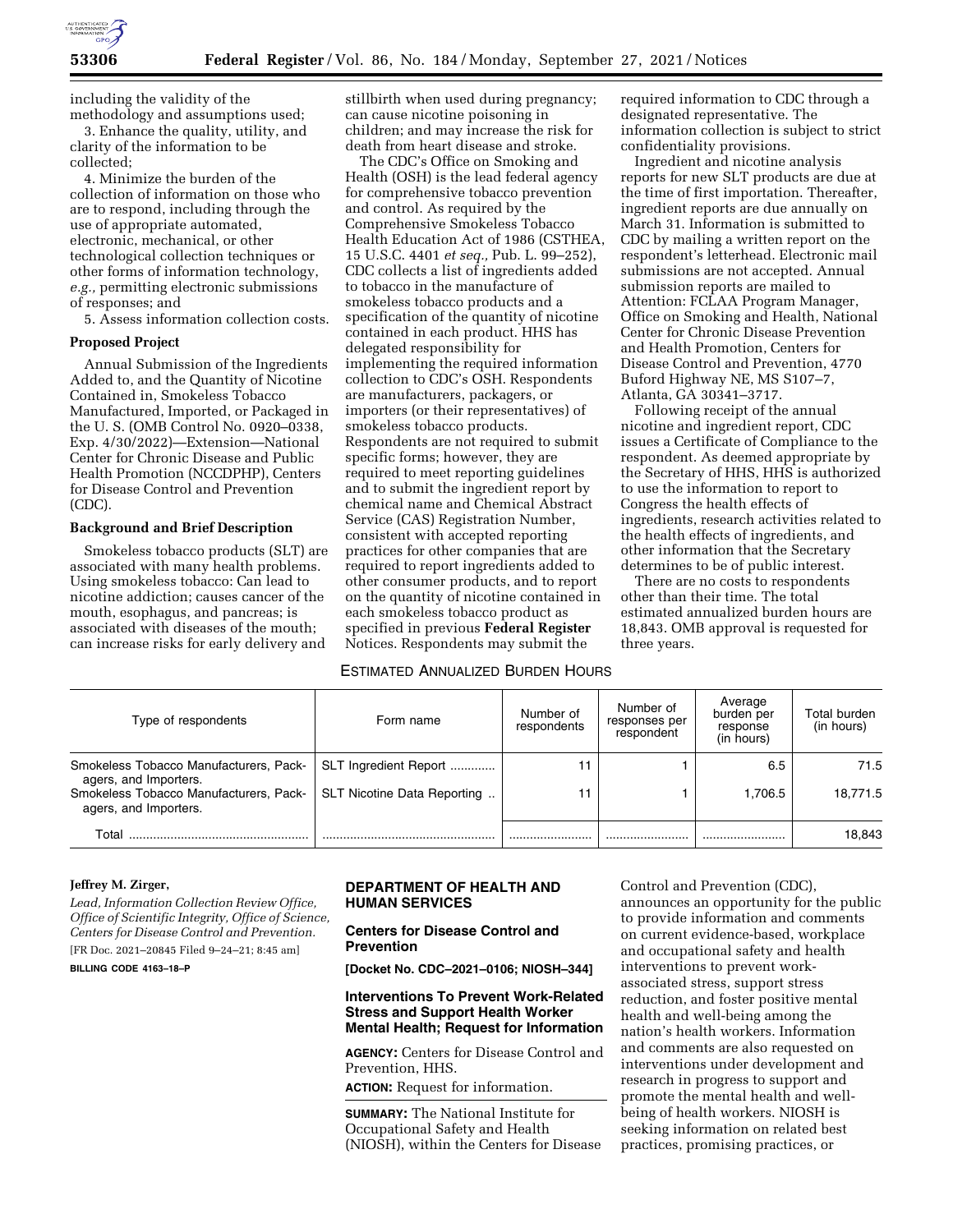successful programs related to providing stress prevention and mental health services to health workers. Examples of such services include, but are not limited to, employee assistance programs, screenings, supervisor trainings, workplace policies, talk therapy, mindfulness, peer support, and mobile apps.

**DATES:** Comments must be received by November 26, 2021.

**ADDRESSES:** Comments may be submitted through either of the following two methods:

• *Federal eRulemaking Portal: [http://](http://www.regulations.gov)  [www.regulations.gov](http://www.regulations.gov)* (follow the instructions for submitting comments), or

• *By Mail:* NIOSH Docket Office, Robert A. Taft Laboratories, MS C–34, 1090 Tusculum Avenue, Cincinnati, Ohio 45226–1998.

*Instructions:* All written submissions received in response to this notice must include the agency name (Centers for Disease Control and Prevention, HHS) and docket number (CDC–2021–0106; NIOSH–344) for this action. All relevant comments, including any personal information provided, will be posted without change to *[http://](http://www.regulations.gov) [www.regulations.gov.](http://www.regulations.gov)* 

**FOR FURTHER INFORMATION CONTACT:**  Rachel Weiss, Program Analyst; 1090 Tusculum Ave., MS: C–48, Cincinnati, OH 45226; telephone (855) 818–1629 (this is a toll-free number); email *[NIOSHregs@cdc.gov.](mailto:NIOSHregs@cdc.gov)* 

**SUPPLEMENTARY INFORMATION:** The Centers for Disease Control and Prevention (CDC) is charged by the American Rescue Plan Act of 2021 (Pub. L. 117–2, sec. 2704) with educating health workers and first responders on primary prevention of mental health conditions and substance use disorders and encouraging these professionals to identify and seek support for their own mental health or substance use concerns. Accordingly, CDC's National Institute for Occupational Safety and Health (NIOSH) announces an opportunity for the public to provide information and comments on evidencebased workplace and occupational safety and health interventions, policies, or other activities relevant to health care professionals and first responders, including those at the population, organizational, or individual levels. Information and comments are requested on related interventions under development and research in progress. NIOSH is also seeking information on related best practices, promising practices, or successful programs related to providing stress

prevention and mental health services to health workers.

Health workers include everyone who works in healthcare—for public and private providers, in clinical and community settings—such as first responders, admitting and ward clerks, laboratory technologists and technicians, nurses, physicians, environmental services workers, and food service staff in healthcare settings. Health workers face many demands at work, which may include difficult working conditions, long work hours, rotating and irregular shifts, exposure to human suffering and death, and increased risks for personal exposure to disease and harm.<sup>1</sup> The COVID-19 pandemic has exacerbated these challenges and contributed to new and worsening mental health concerns, including burnout, compassion fatigue, depression, anxiety, substance use disorders, and suicidal ideation. These concerns, in turn, can affect workers' overall health, job performance, and patient care and safety.2

Many lower-paid or part-time health workers—such as home health aides, orderlies, medical assistants, phlebotomists, and pharmacy aides may have experienced barriers preventing access to health care services and information, including financial challenges, lack of health insurance coverage, or lack of adequate transportation. They can also face lack of recognition and civility (including threatened and actual workplace violence) for the important work they do. Even health workers who are not on the frontlines or at high risk of infection may still encounter work demands that cause poor mental health outcomes.3

Public health workers are also at increased risk for negative mental health consequences when responding to public health emergencies, such as the COVID–19 pandemic, where they must operate under high-stakes conditions for extended periods of time without relief.4

2National Academy of Medicine. *Strategies to Support the Health and Well-Being of Clinicians during the COVID–19 Outbreak. [https://nam.edu/](https://nam.edu/initiatives/clinician-resilience-and-well-being/clinician-well-being-strategies-during-covid-19/)  [initiatives/clinician-resilience-and-well-being/](https://nam.edu/initiatives/clinician-resilience-and-well-being/clinician-well-being-strategies-during-covid-19/)  [clinician-well-being-strategies-during-covid-19/.](https://nam.edu/initiatives/clinician-resilience-and-well-being/clinician-well-being-strategies-during-covid-19/)*  3See *supra* note 1.

4Bryant-Genevier J, Rao CY, Lopes-Cardozo B, et al. *Symptoms of Depression, Anxiety, Post-Traumatic Stress Disorder, and Suicidal Ideation Among State, Tribal, Local, and Territorial Public Health Workers During the COVID–19 Pandemic —* 

NIOSH is interested in receiving comments and other relevant, evidencebased information from a variety of partners, including employers, labor unions, workers, researchers, treatment providers, and government agencies at all levels (Federal, State, Territorial, local, and Tribal). Information provided, including narrative evidence, data, or anecdotes, will support nation-wide efforts to raise awareness of mental health concerns, identify best practices to prevent and reduce work stress and related adverse mental health outcomes, identify workplace and community supports, and reduce stigma related to seeking and receiving care. NIOSH may use the information provided to assimilate the best available evidence; develop a repository of best practices, resources, and interventions; identify and adapt tools; improve data and surveillance; and develop trainings and resources to inform and support employer policy change. NIOSH will also generate awareness by conducting a national social marketing campaign to provide tools and resources to employers, normalize the conversation around mental health, and lower barriers for health workers seeking care for mental health.

Commenters are not required to respond to the questions below and may respond to as many or few as desired. While all inputs are welcomed, comments addressing the following questions are especially helpful:

## **Questions for Workplaces With Interventions and Services in Place**

1. Please tell us about your experience with the development of any preventive interventions currently in place in your workplace to help health workers avoid work-related stress and maintain or improve their mental health and wellbeing. Describe the intervention's origins and basis, its target population, evaluation or outcome measures, challenges and successes, as well as any other information you think is noteworthy.

2. Please tell us about your experience with the development of any diagnostic and/or therapeutic services offered in your workplace by the employer or union to health workers who are experiencing stress or difficulties with their mental health and well-being. Describe the services' origins and bases, their target population, evaluation or outcome measures, challenges and successes, as well as any other information you think is noteworthy.

<sup>&</sup>lt;sup>1</sup> National Occupational Research Agenda (NORA) Healthcare and Social Assistance Council. *National Occupational Research Agenda for Healthcare and Social Assistance (HCSA).* February 2019. *[https://www.cdc.gov/nora/councils/hcsa/](https://www.cdc.gov/nora/councils/hcsa/pdfs/National_Occpational_Agenda_for_HCSA_February_2019-508.pdf)  [pdfs/National](https://www.cdc.gov/nora/councils/hcsa/pdfs/National_Occpational_Agenda_for_HCSA_February_2019-508.pdf)*\_*Occpational*\_*Agenda*\_*for*\_*HCSA*\_ *February*\_*[2019-508.pdf.](https://www.cdc.gov/nora/councils/hcsa/pdfs/National_Occpational_Agenda_for_HCSA_February_2019-508.pdf)* 

*United States, March–April 2021.* MMWR Morb Mortal Wkly Rep 2021;70:947–952.